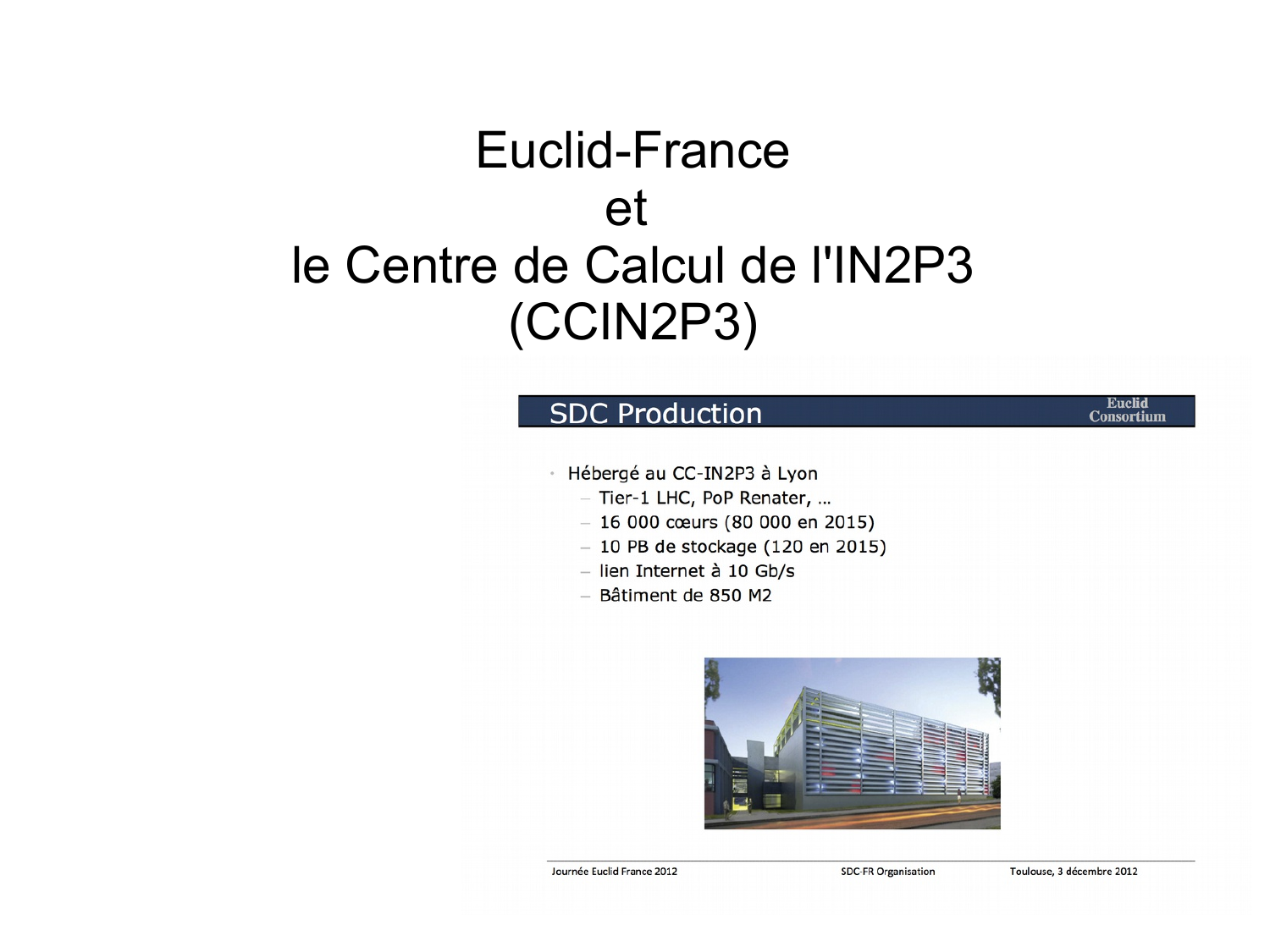### CCIN2P3

• The IN2P3 Centre de Calcul (CCIN2P3) is engaged to be the SDC-PROD (different from the SDC-DEV) and a platform for science exploitation of the data.

### Organisation

#### **SDC développement**

- Infrastructure de développement
- Développement, tests, maintenance de pipelines scientifiques
- Forte synergie paires OU/SDC

#### **SDC production**

- Infrastructure de V&V, production
- Centre de traitement et de stockage
- Opération des pipelines scientifiques

**Euclid** 

**Consortium**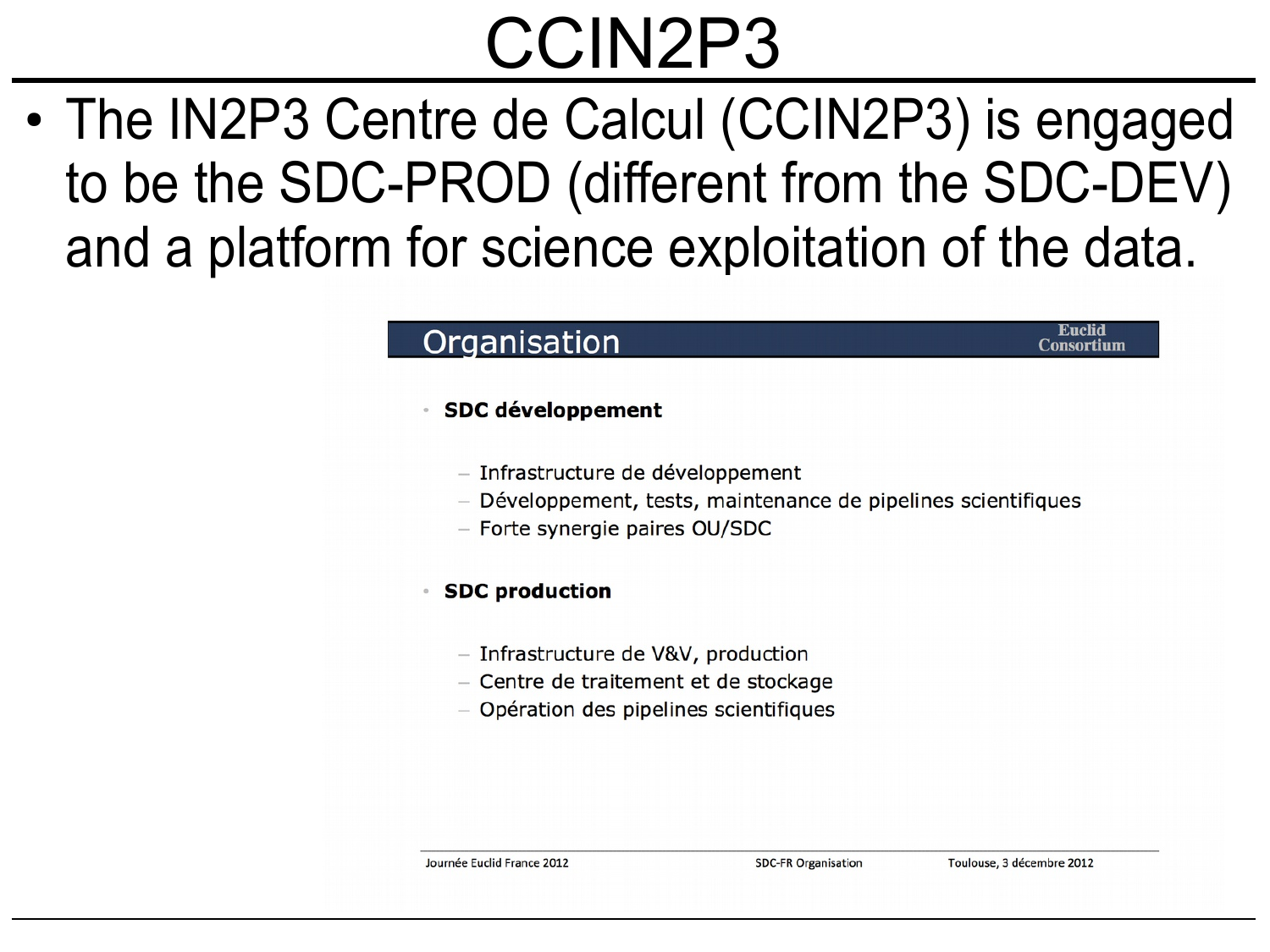## Usage to Date

- IAP: BerkeleyDB tests by Jean-Marc Delouis
- IPNL: IR detector test bench storage
- IRFU: LE3 analysis code and test data storage
- Lagrange: Prototype WAZP: "Cluster Finder" challenge
- CPPM: TIPS optimizations
- APC: OU-EXT simulation prototypes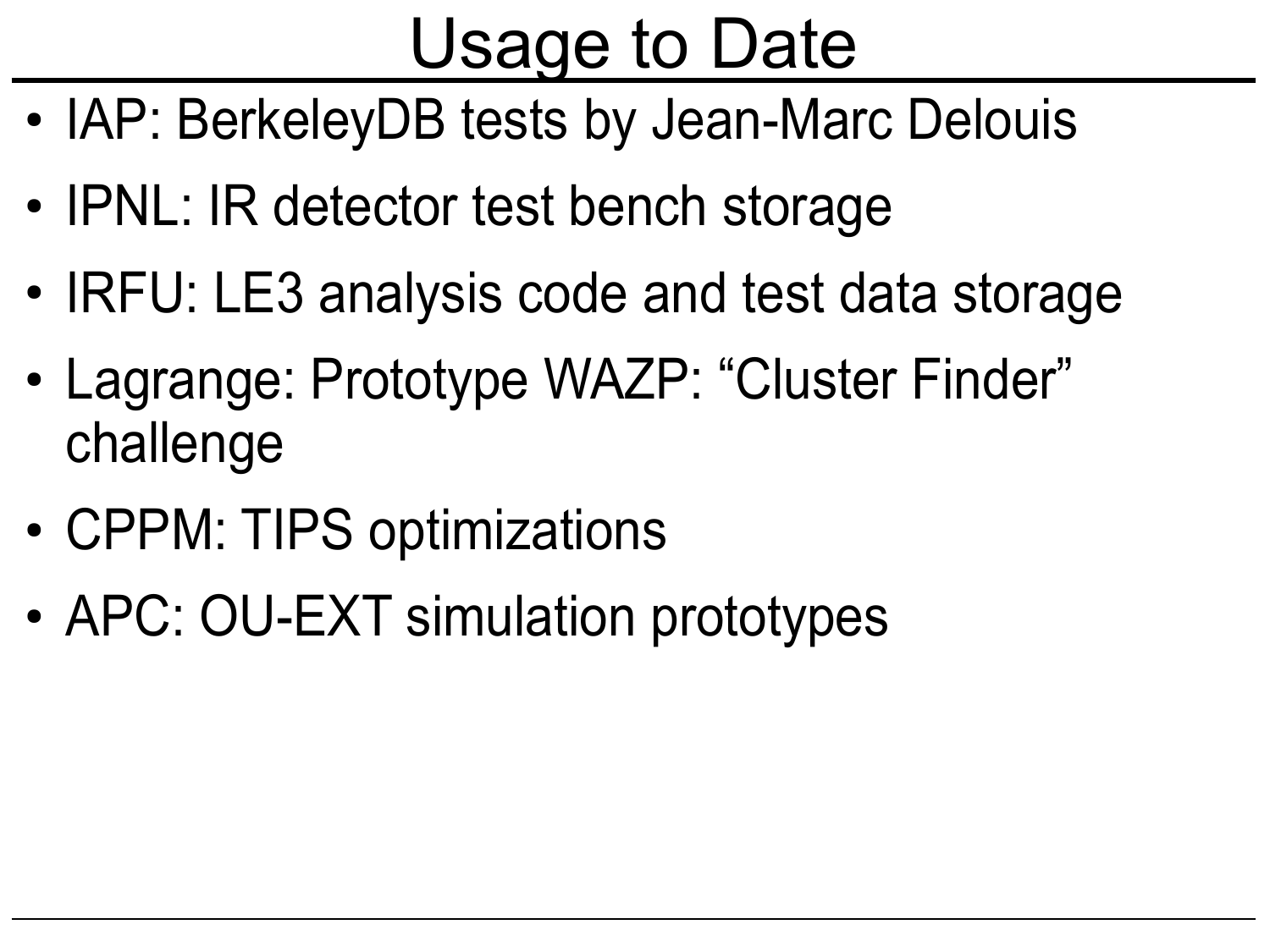## Science (as opposed to OU) Needs

- Can't do, for example, n-body simulations.
- What can we do?

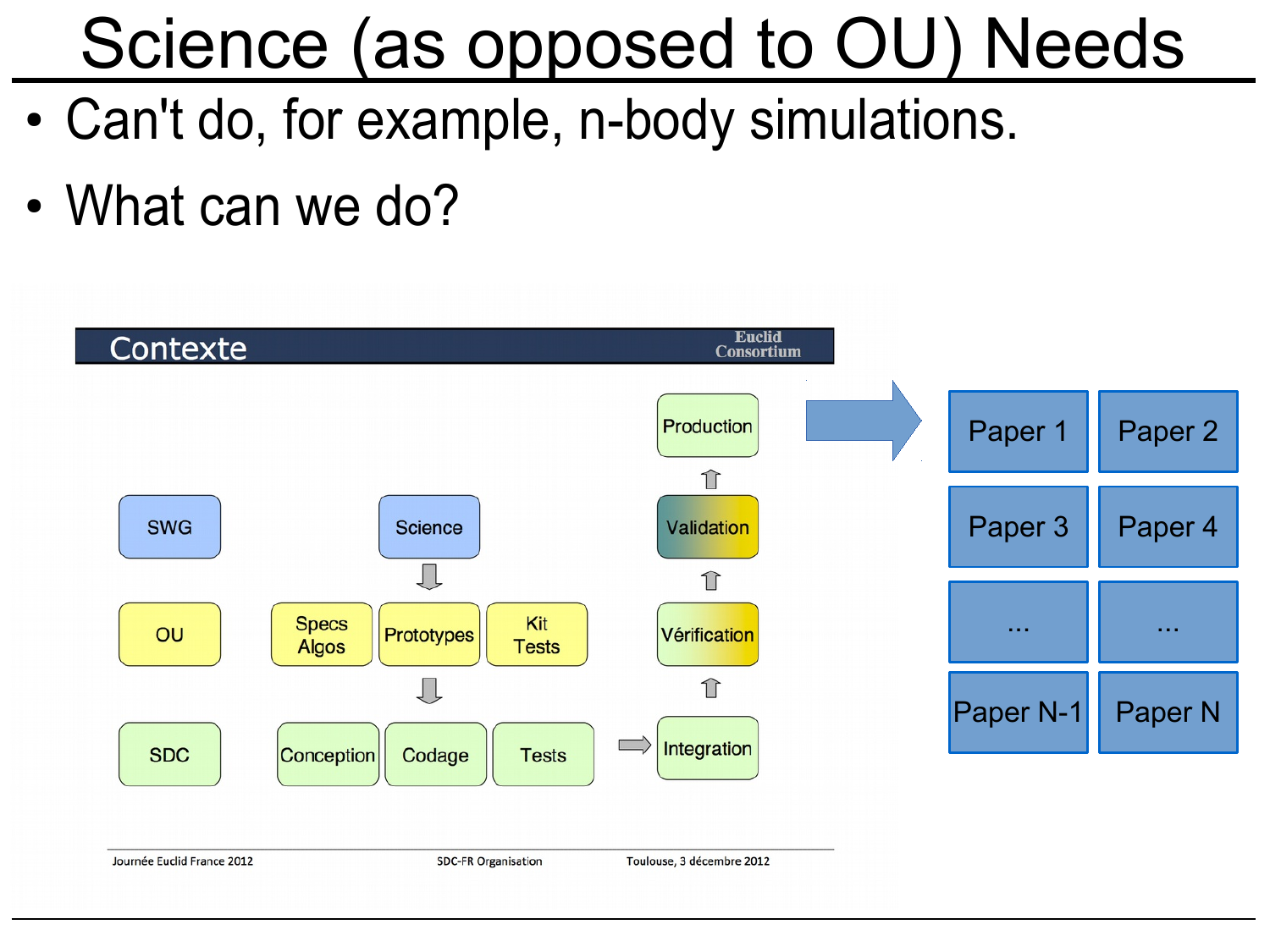## Next Steps

- Finalize 2014 CC resource request
	- TIPS needs  $\sim$ 100 TBytes in  $\sim$ 2014
	- LE3 needs ~150 TBytes in ~2015/2016
	- Others?
- Specific tests of using HPSS (tapes vs. disks)
- What can we do to help "transition" to the CC?
	- Start "challenges" there?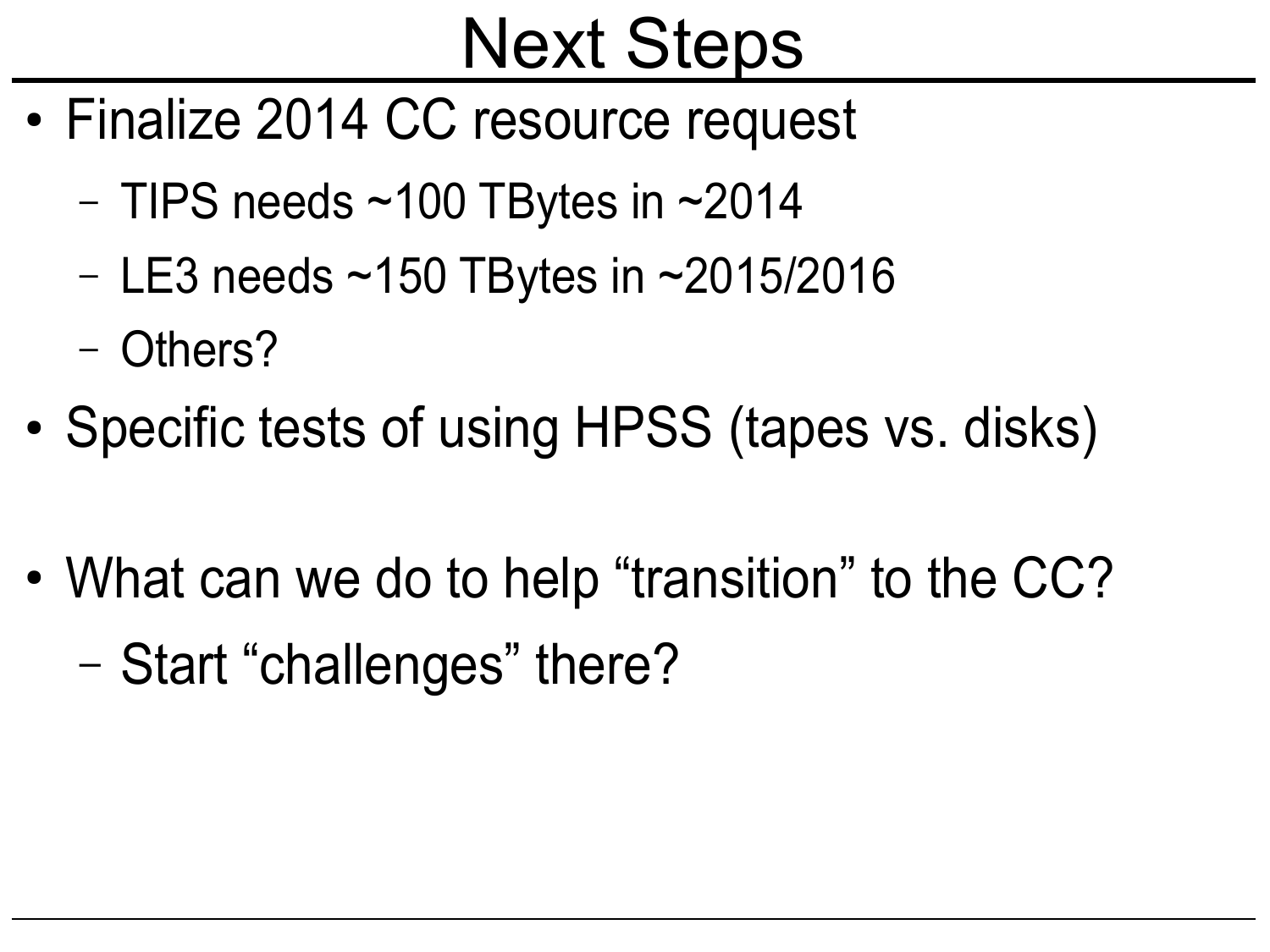### And now for something somewhat different...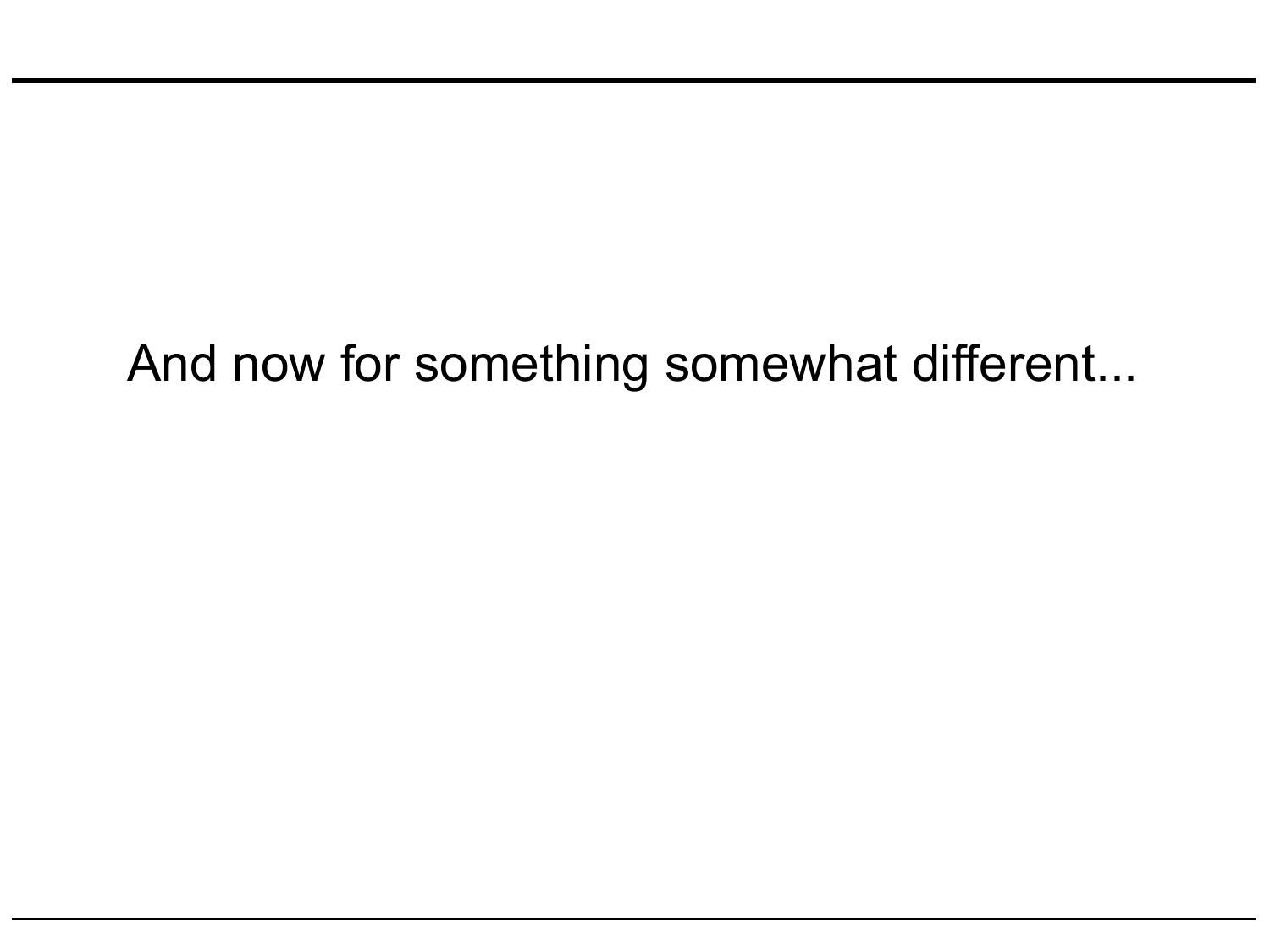# Preliminary Requirements Review

### EuclidSGS ArchitectureOverviewV1.doc

| <b>Ressources foreseen</b> |               |                                       | <b>Ressources needed</b> |               |                                       |                        |
|----------------------------|---------------|---------------------------------------|--------------------------|---------------|---------------------------------------|------------------------|
| Year                       | <b>Gflops</b> | <b>Output</b><br>throughput<br>[GB/s] | <b>Storage</b><br>[PB]   | <b>Gflops</b> | <b>Output</b><br>throughput<br>[GB/s] | <b>Storage</b><br>[PB] |
| 2014                       | 855           | 8                                     | 0,3                      | 0,001         | 0,00                                  | 0,01                   |
| 2015                       | 1357          | 9                                     | 0,5                      | 0,02          | 0,01                                  | 0,1                    |
| 2016                       | 2154          | 11                                    | 1                        | 0,1           | 0,05                                  | 0,5                    |
| 2017                       | 3420          | 13                                    | 1,9                      | 0,1           | 0,05                                  | 0,5                    |
| 2018                       | 5429          | 15                                    | 3,6                      | 0,8           | 0,3                                   | 3                      |
| 2019                       | 8618          | 18                                    | 10                       | 1,2           | 0,5                                   | 5                      |
| 2020                       | 13680         | 21                                    | 19                       | 4,2           | $\overline{2}$                        | 16                     |
| DR1                        | 21715         | 25                                    | 24,3                     | 4,8           | 3,0                                   | 29,6                   |
| DR <sub>2</sub>            | 86860         | 41                                    | 165,8                    | 13,4          | 8,4                                   | 82,8                   |
| DR <sub>3</sub>            | 347440        | 67                                    | 1130,1                   | 28,8          | 17,9                                  | 177,4                  |

What is the relation between these numbers and the 20-30 petabytes Yannick presented yesterday?

Figure 7: Comparison between resources foreseen and resources needed

- CC is mostly (but not exclusively) interested in the computing resource requirements
- $\cdot$  Also:
	- Number of cores and Memory
	- Support needs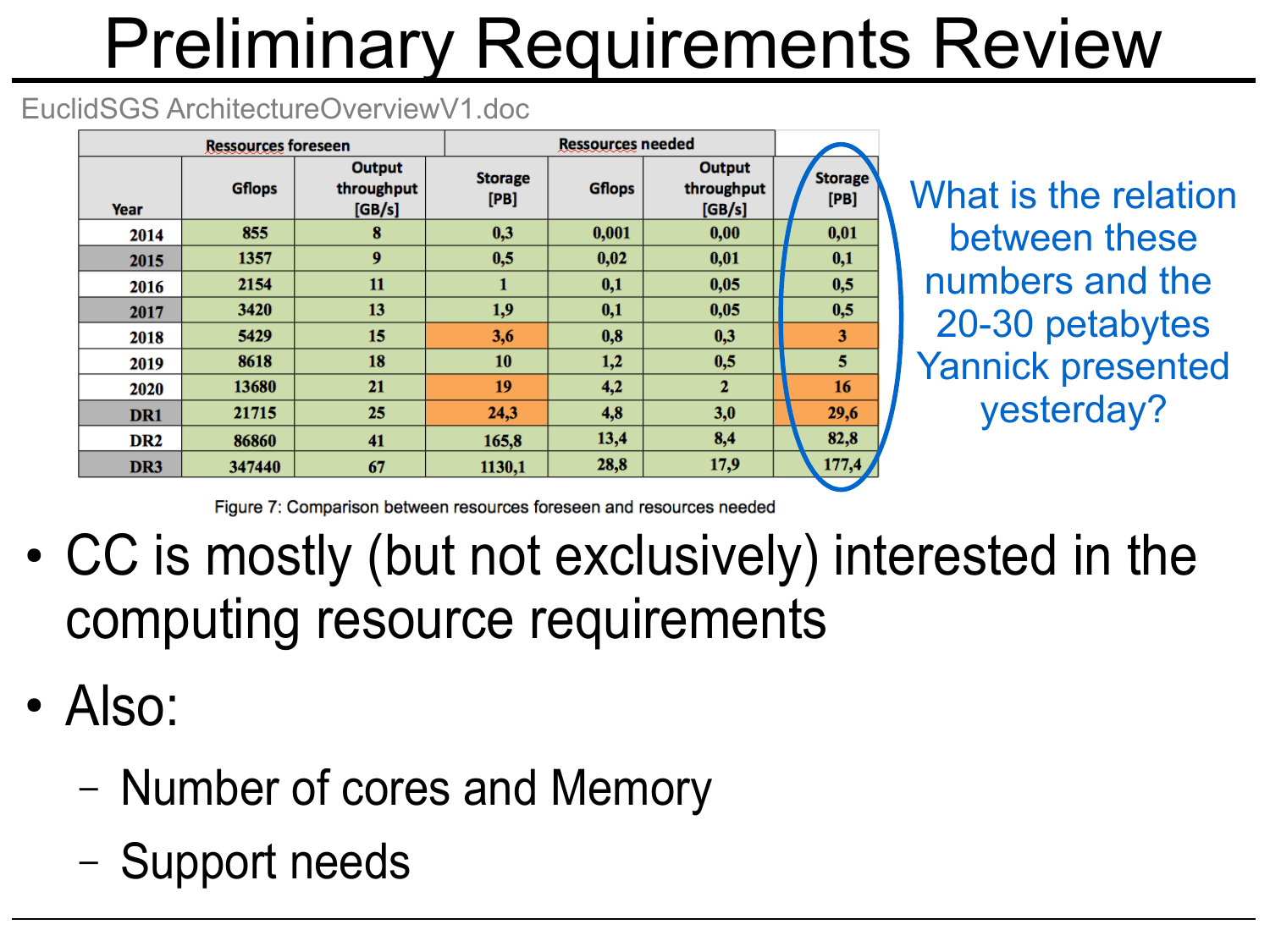# Raw Data Rate Context

- 6.5 GBytes/4000 second Observation Sequence ~ 140 GBytes/day ~ 50 TBytes/year Euclid :  $\sim 0.05$  PByte/year (2-byte numbers)
- Planck:  $\sim 0.001$  PBytes/year (2-byte numbers)
- $\cdot$  LSST :  $\sim$  6 PBytes/year  $\sim$ (http://www.lsst.org/lsst/science/concept\_data)
- *Ground-based*  $\cdot$  CTA : 2-25 PBytes/year  $\sim$ (http://www.isgtw.org/feature/grand-vision-cherenkovtelescope-array)
- 2013-11-19 K. Ganga 8 • LHC : ~15 PBytes/year (http://home.web.cern.ch/about/computing)

*Space-based*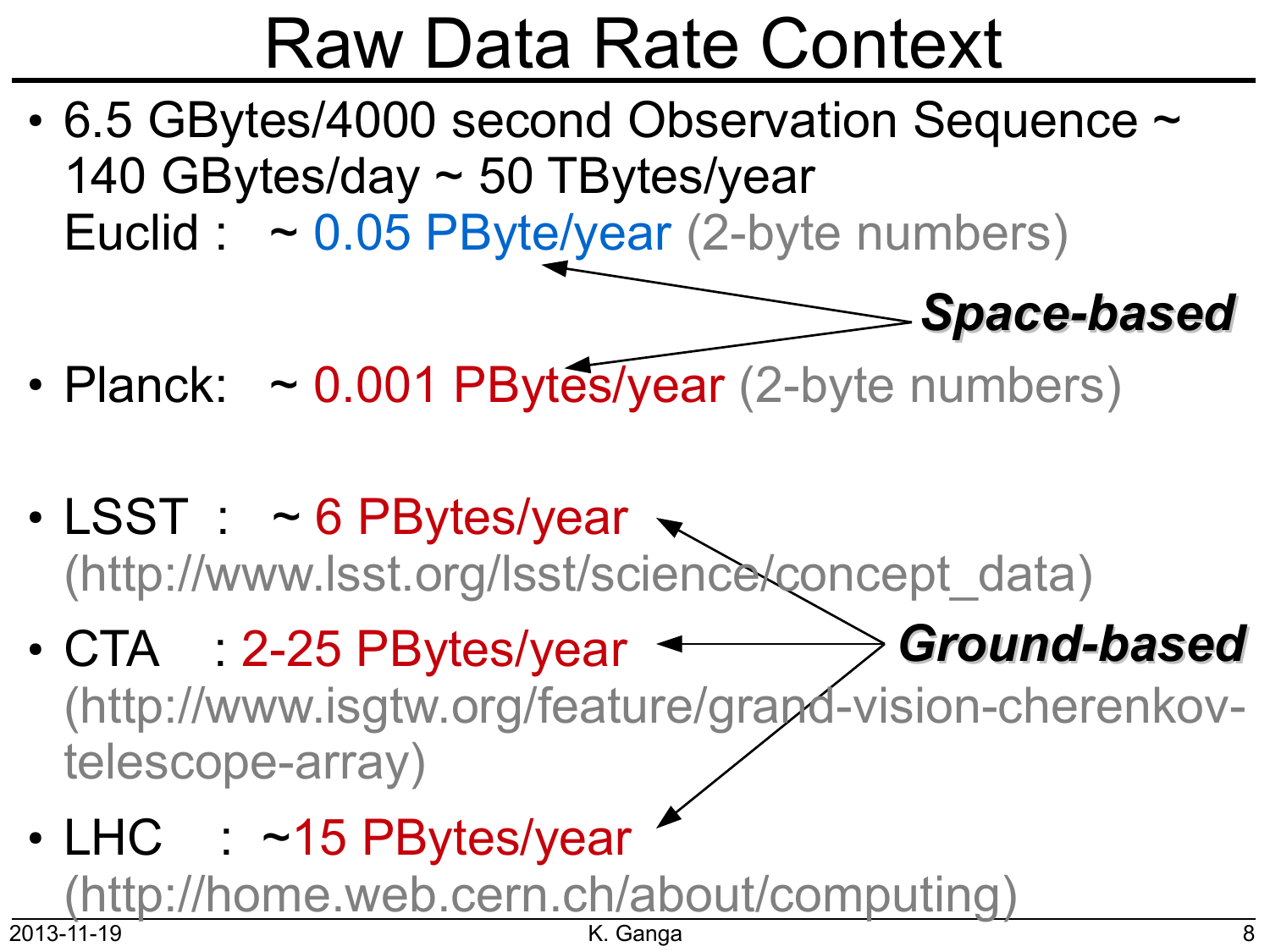# Storage Needs (including Analysis)



Rachid points out that we may be able to address some these needs using HPSS. We have little experience with this, but perhaps can implement a "data challenge".

we *assume* that we are responsible for ~30% of this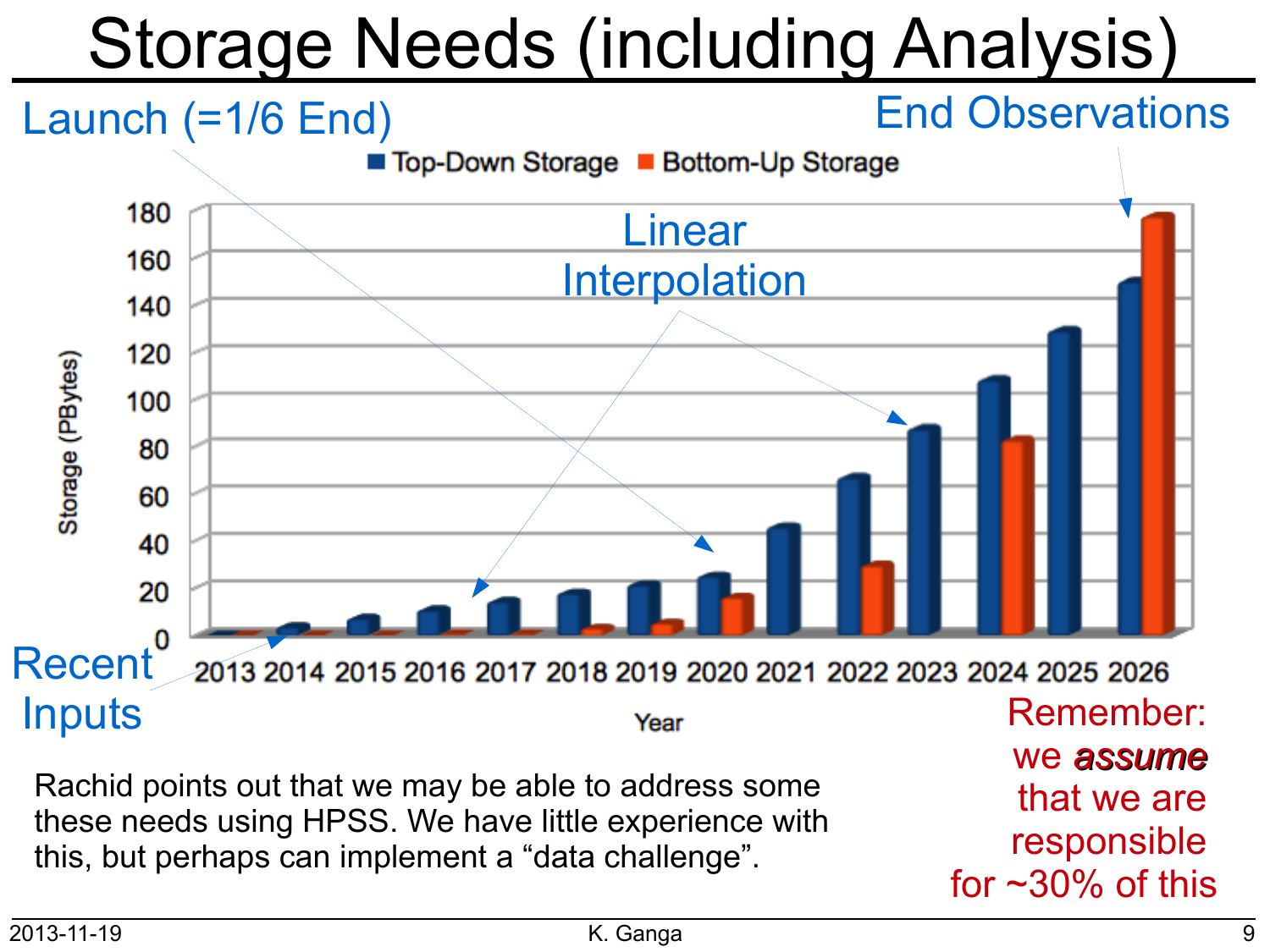## Assuming 7% Yearly Decline in Price

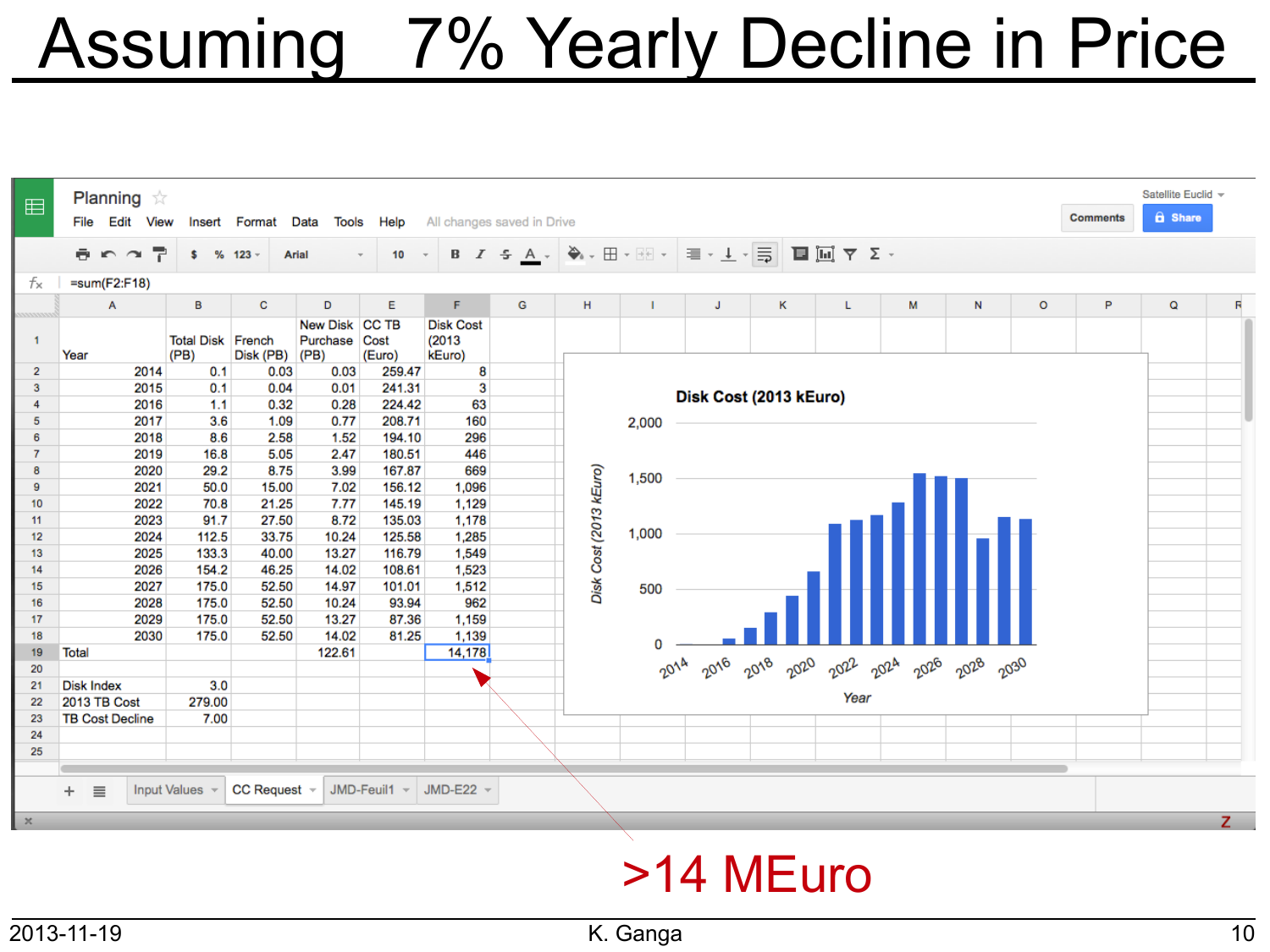## **Assuming 15% Yearly Decline in Price**